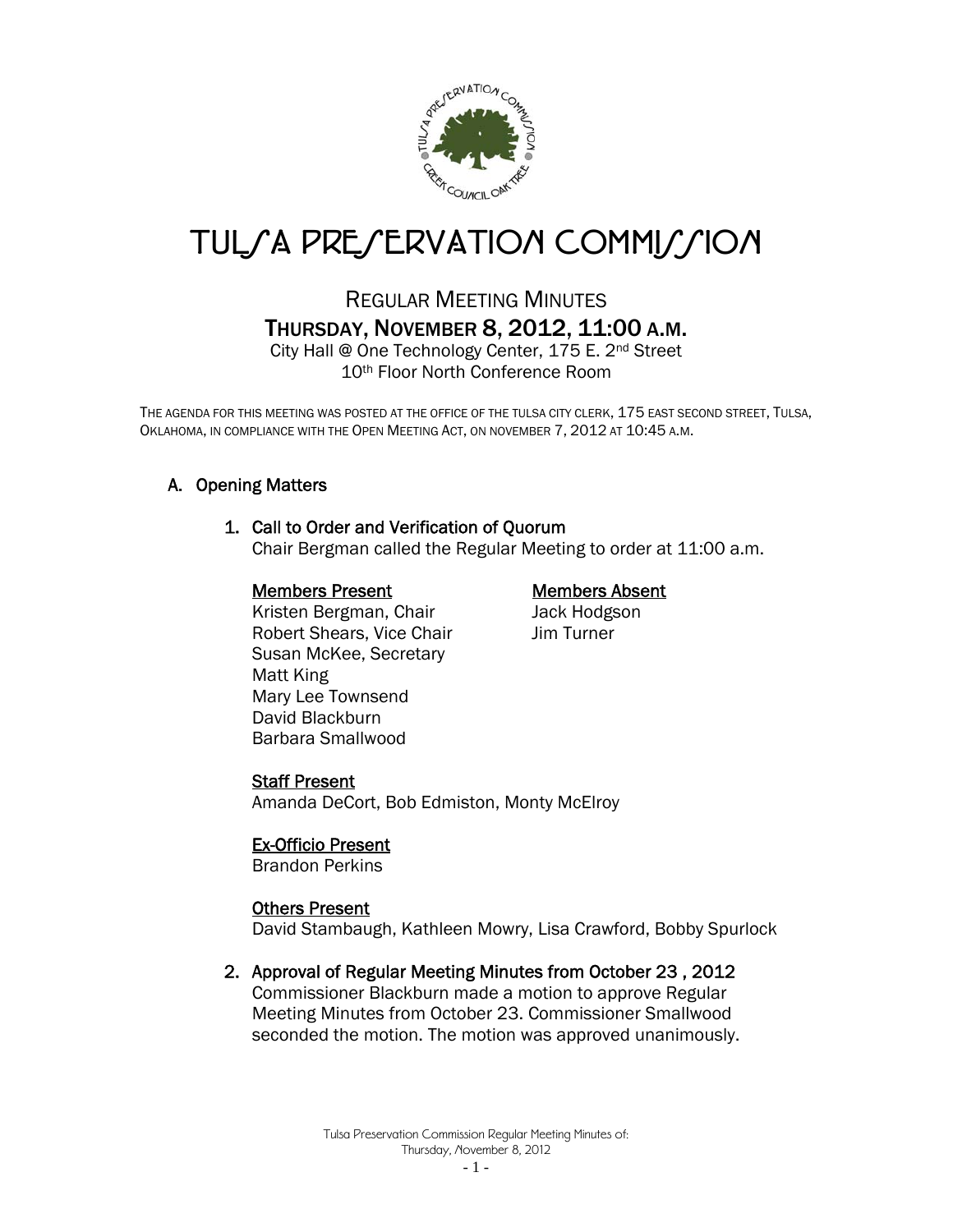# Vote: Regular Meeting Minutes from October 23, 2012

| In Favor             | <b>Opposed</b> | <b>Abstaining</b> | <b>Not Present</b> |
|----------------------|----------------|-------------------|--------------------|
| 1. Bergman           | None           | None              | <b>None</b>        |
| $\sim$ $\sim$ $\sim$ |                |                   |                    |

- 2. Blackburn
- 3. King
- 4. McKee
- 5. Shears
- 6. Smallwood
- 7. Townsend

#### 3. Disclosure of Conflicts of Interest

 No one reported a conflict of interest with the proposals on the agenda.

#### B. Actionable Items

#### 1. COA-12-046 / 2224 E. 19th Street (Yorktown)

Applicant: Lisa Crawford

COA Subcommittee Review Date: None

Request:

Construct new wood steps and wood railing to replace deteriorated steps and railing on back porch addition.

Monty McElroy presented Mrs. Crawford's Certificate of Appropriateness application to the Commission and read the applicable guidelines for this district. Mrs. Crawford was present to answer questions.

Mrs. Crawford had made a previous application for the construction of new steps and railing for the same project at the October 23, 2012 TPC Meeting; however, she did not have renderings of the proposed project. Commissions asked that she return to the next TPC Meeting with renderings, which she did provide at this meeting.

Commissioner King made a motion to approve the application. Commissioner Townsend seconded the motion.

| Vote: 2224 E. 19th Street (Yorktown) |         |                   |                    |  |
|--------------------------------------|---------|-------------------|--------------------|--|
| In Favor                             | Opposed | <b>Abstaining</b> | <b>Not Present</b> |  |
| 1. Bergman                           | None    | None              | None               |  |
| 2. Blackburn                         |         |                   |                    |  |
| 3. King                              |         |                   |                    |  |
| 4. McKee                             |         |                   |                    |  |
| 5. Shears                            |         |                   |                    |  |
| 6. Smallwood                         |         |                   |                    |  |

7. Townsend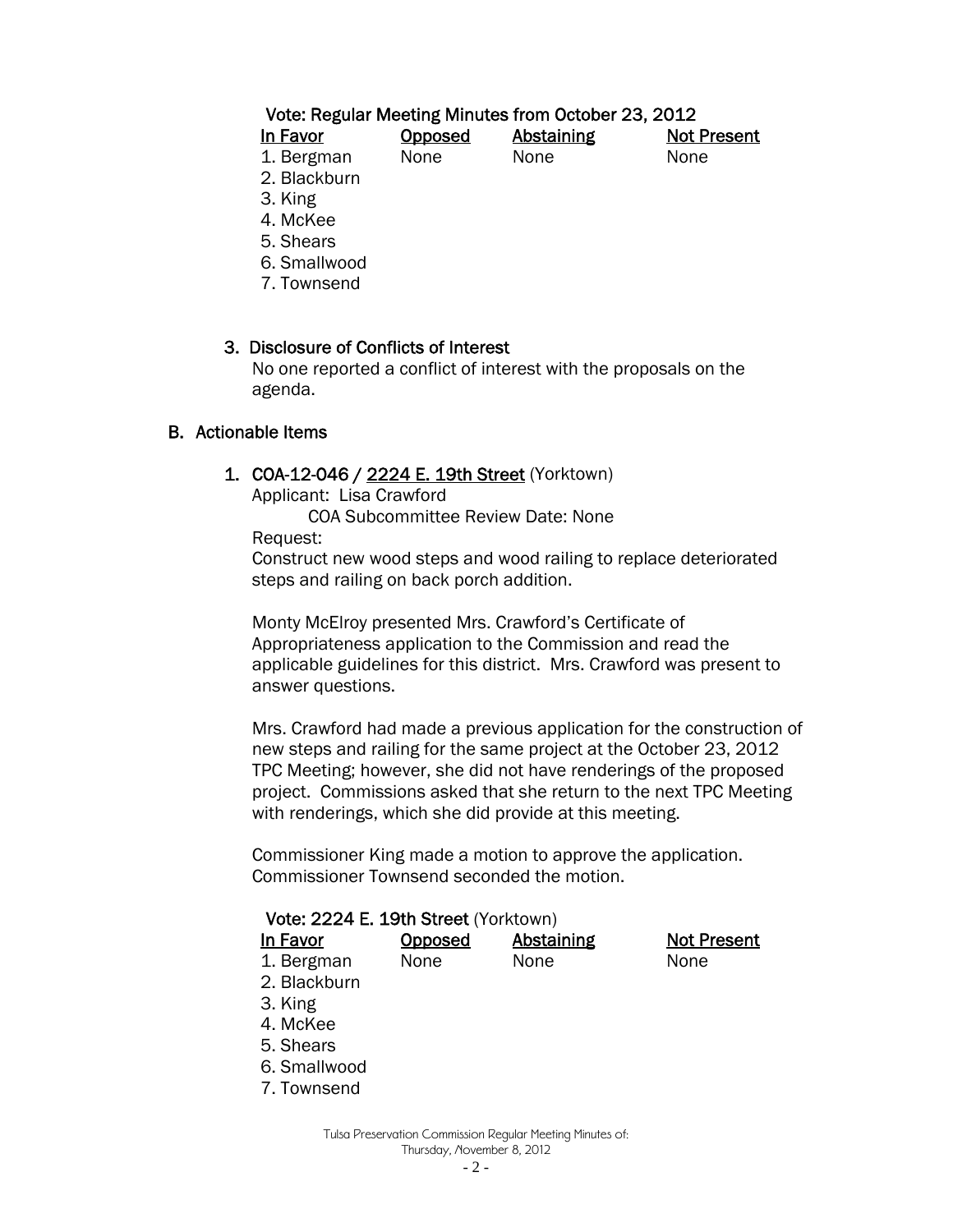The motion was Approved Unanimously. Guidelines cited: A.2.3, A.6.3, and A.6.4.

#### 2. COA-12-047 / 1630/1632 S. Quaker Avenue (Swan Lake)

Applicant: Lisa Crawford

COA Subcommittee Review Date: None Request:

Replace non-original front entrance doors with new fiberglass 2-panel, 3-lite Craftsman style doors.

Monty McElroy presented Mrs. Crawford's Certificate of Appropriateness application to the Commission and read the applicable guidelines for this district. Mrs. Crawford was present to answer questions.

Commissioner Townsend made a motion to approve the application. Commissioner King seconded the motion.

#### Vote: 1630/1632 S. Quaker Avenue (Swan Lake)

| In Favor      | Opposed     | Abstaining | <b>Not Present</b> |
|---------------|-------------|------------|--------------------|
| 1. Bergman    | <b>None</b> | None       | None               |
| -2. Blackburn |             |            |                    |

- 
- 3. King
- 4. McKee
- 5. Shears
- 6. Smallwood
- 7. Townsend

The motion was Approved Unanimously. Guidelines cited: A.3.3, A.3.5, A.3.6 and A.3.8.

#### 3. COA-12-048 / 1625 S. Norfolk Avenue (North Maple Ridge)

Applicant: Robert Spurlock

COA Subcommittee Review Date: None

Request:

Construct natural stone retaining wall along west and south sides of front yard.

Monty McElroy presented Mr. Spurlock's Certificate of Appropriateness application to the Commission and read the applicable guidelines for this district. Mr. Spurlock was present to answer questions.

Commissioner Townsend made a motion to approve the application. Commissioner Shears seconded the motion.

# Vote: 1625 S. Norfolk Avenue (North Maple Ridge)

| In Favor     | <b>Opposed</b> | <b>Abstaining</b>                                         | Not Present |
|--------------|----------------|-----------------------------------------------------------|-------------|
| 1. Bergman   | None           | None                                                      | None        |
| 2. Blackburn |                |                                                           |             |
| 3. King      |                |                                                           |             |
|              |                | Tulsa Preservation Commission Reqular Meeting Minutes of: |             |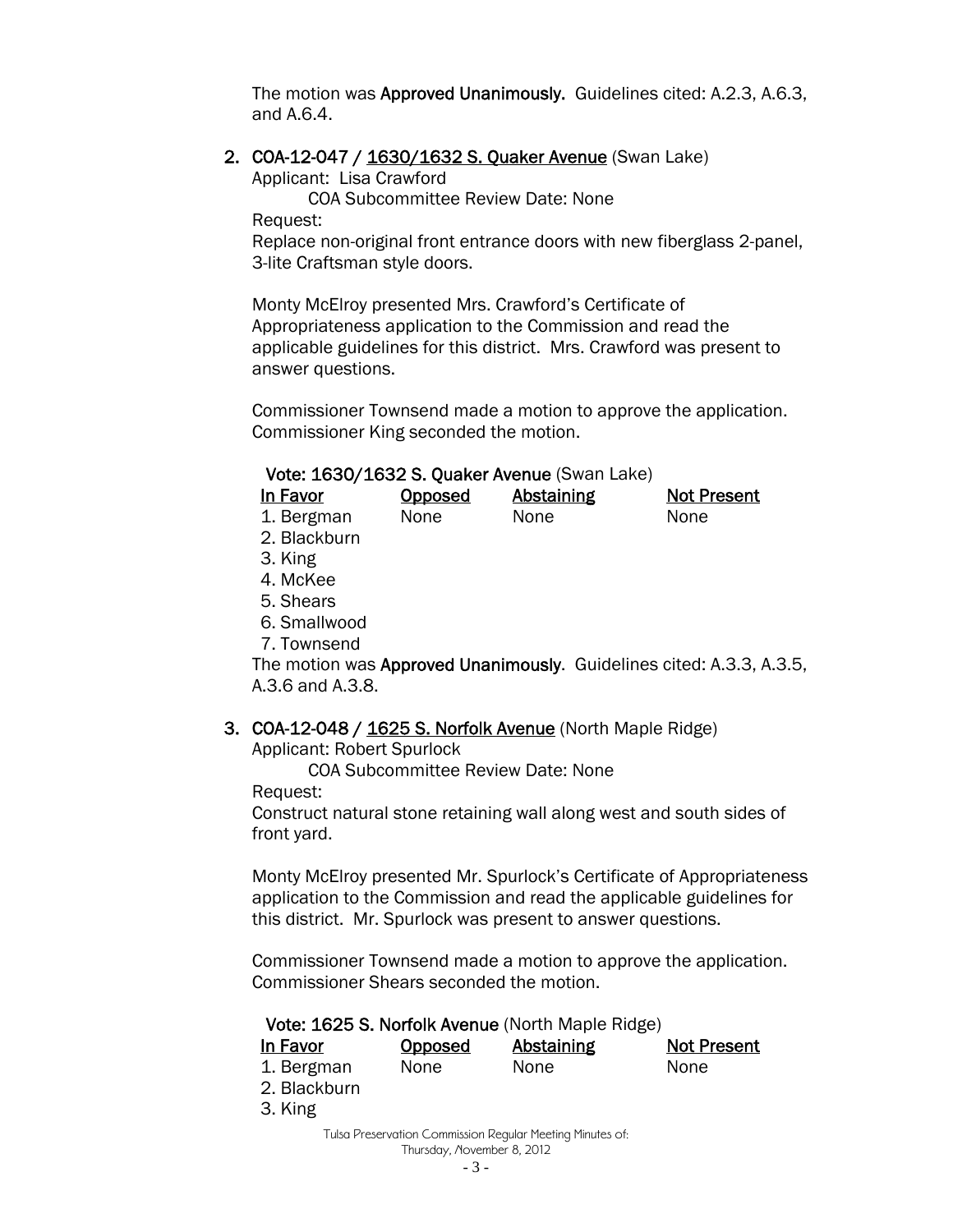- 4. McKee
- 5. Shears
- 6. Smallwood
- 7. Townsend

The motion was Approved Unanimously. Guidelines cited: G.1.3 and G.1.5.

4. COA-12-049 / 1537 S. Madison Avenue (North Maple Ridge)

Applicant: David Stambaugh

COA Subcommittee Review Date: None

Request:

Construct cast concrete block retaining wall with matching cap along south side of front yard.

Monty McElroy presented Mr. Stambaugh's Certificate of Appropriateness application to the Commission and read the applicable guidelines for this district. Mr. Stambaugh was present to answer questions.

Commissioners discussed the proposal and it was determined that the guidelines did not allow the cast concrete block retaining wall system as proposed.

Mr. Stambaugh asked if he could revise his request to change from cast concrete to the same type of natural stone as was presented by the previous applicant, Mr. Spurlock.

Commissioner Townsend made a motion to approve the application as amended, changing the request from constructing a cast concrete block retaining wall to constructing a natural stone retaining wall. Commissioner Smallwood seconded the motion.

#### Vote: 1537 S. Madison Avenue (North Maple Ridge)

| In Favor   | <b>Opposed</b> | <b>Abstaining</b> | <b>Not Present</b> |
|------------|----------------|-------------------|--------------------|
| 1. Bergman | None           | None              | <b>None</b>        |

2. Blackburn

- 3. King
- 4. McKee
- 5. Shears
- 6. Smallwood

7. Townsend

The motion was Approved Unanimously. Guidelines cited: G.1.3 and G.1.5.

# 5. COA-12-050 / 1548 S. Lewis Avenue (Yorktown)

Applicant: Kathleen Mowry

COA Subcommittee Review Date: None

Request:

Demolish dilapidated single-family residence and garage.

Tulsa Preservation Commission Regular Meeting Minutes of: Thursday, November 8, 2012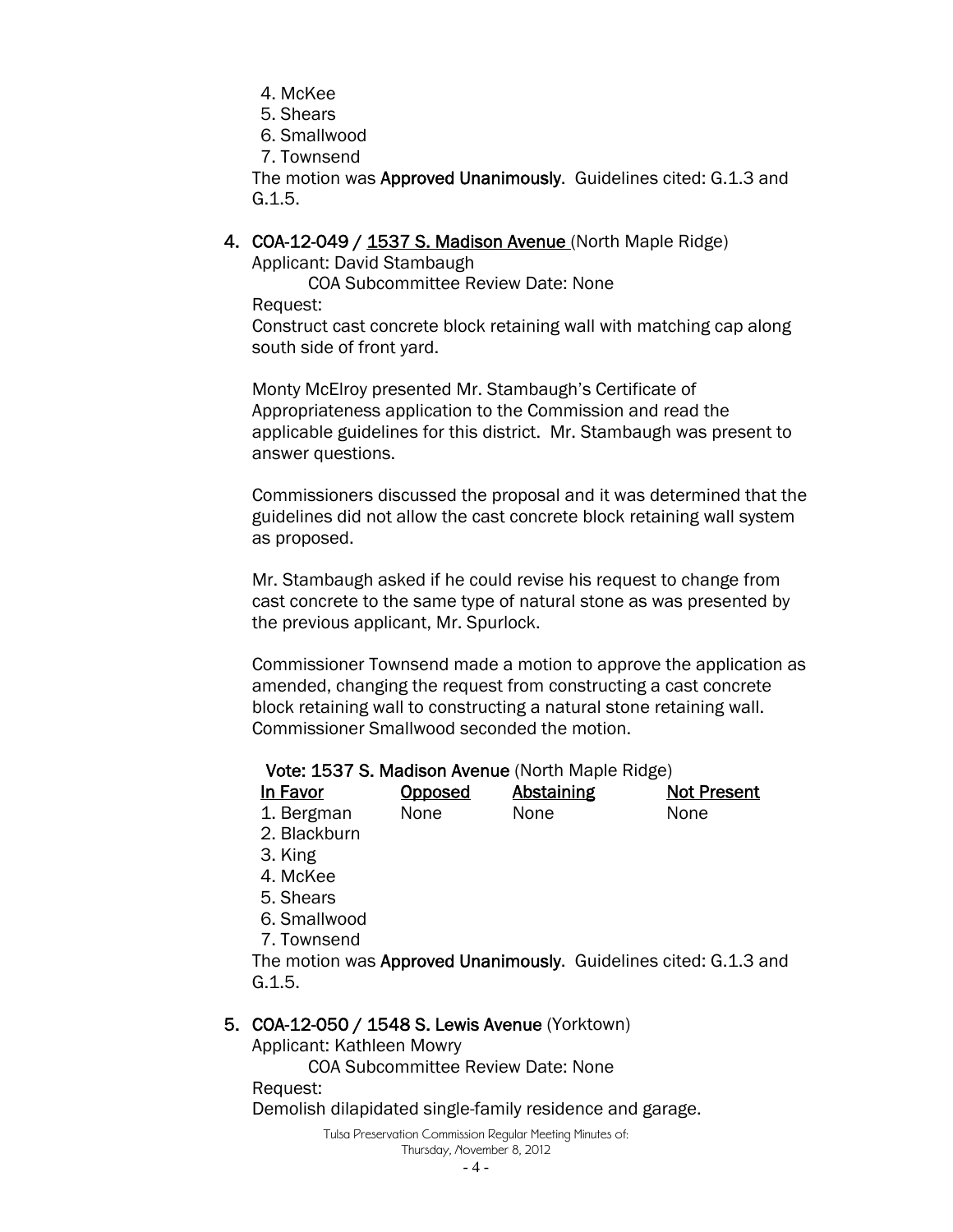Monty McElroy presented Ms. Mowry's Certificate of Appropriateness application to the Commission and read the applicable guidelines for this district. Ms. Mowry was present to answer questions.

Ms. Mowry stated that she would prefer to save the house, but it has become a nuisance and has attracted the homeless. She also stated that the house had been divided into three apartments and there is much structural damage.

Commissioner King made a motion to approve the application. Commissioner Blackburn seconded the motion.

#### Vote: 1548 S. Lewis Avenue (Yorktown)

| In Favor   | <b>Opposed</b> | <b>Abstaining</b> | <b>Not Present</b> |
|------------|----------------|-------------------|--------------------|
| 1. Bergman | None           | None              | None               |

- 2. Blackburn
- 3. King
- 4. McKee
- 5. Shears
- 6. Smallwood
- 7. Townsend

The motion was Approved Unanimously. Guidelines cited: F.1.1.1, F.1.1.2 and F.1.1.3.

#### C. Reports

#### 1. Staff Report

Amanda DeCort reported about staff participation in the National Preservation Conference, Section 106 training, and the Better Block Project at Whittier Square.

Bob Edmiston reported about the ongoing legal battles over the Tulsa Club Building. The Nevada bankruptcy court granted the City's request to lift the stay of bankruptcy, so that the Tulsa Club Building can be sold at Tulsa County Sheriff's Auction. The judge dismissed the bankruptcy but with the requirement that the dismissal is not to be effective until completion of the Sheriff's sale.

#### 2. Chair Report

Chairman Bergman mentioned that TPC reappointments are forthcoming. She advised that the Sunset Park district's design guidelines would be before the Commission for approval soon.

#### 3. Committee Reports

#### a) Rules & Regulations

Commissioner Townsend reported that the Rules & Regulations Committee would add any needed language regarding the City Charter and the appointment process after the retreat is held in